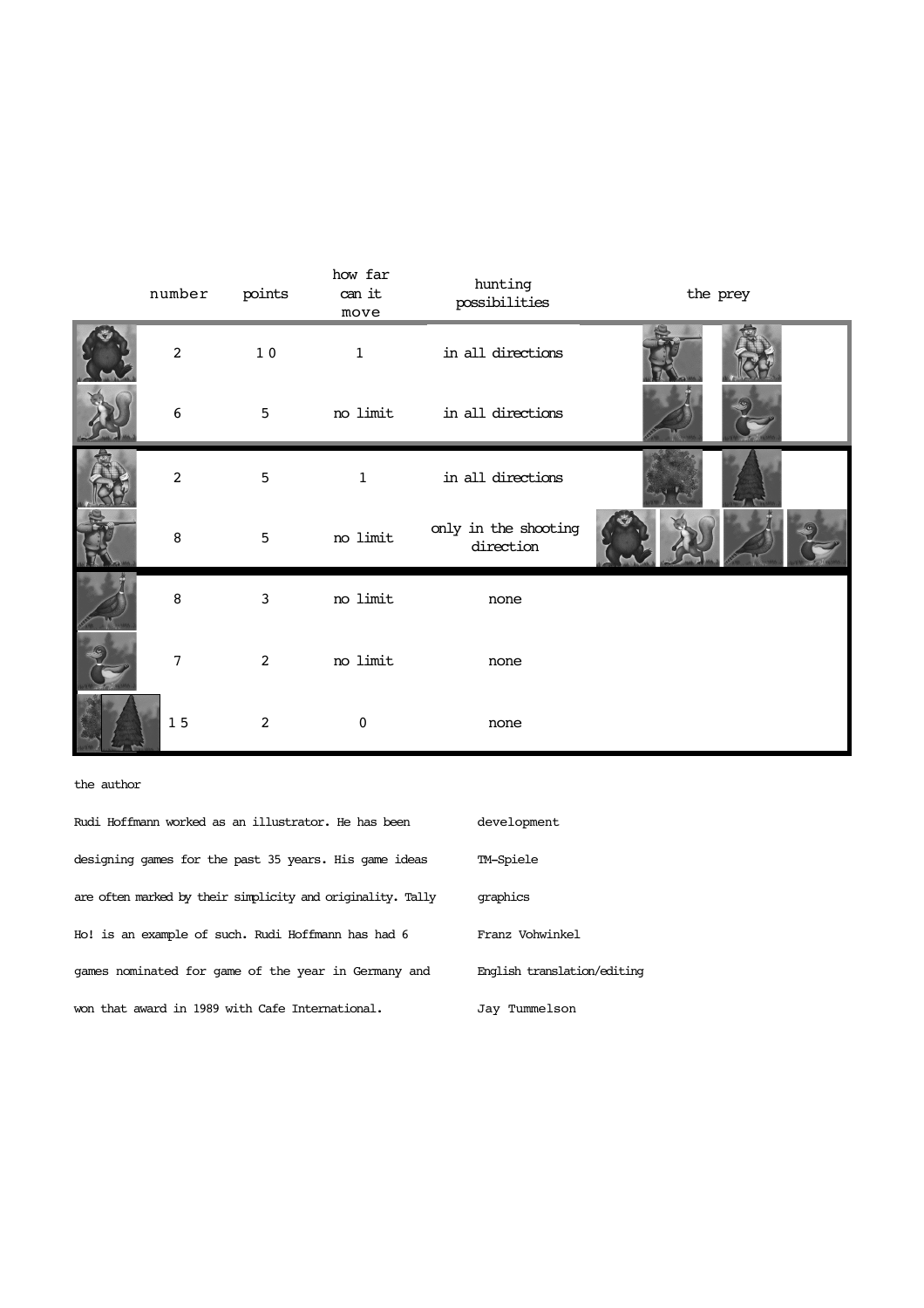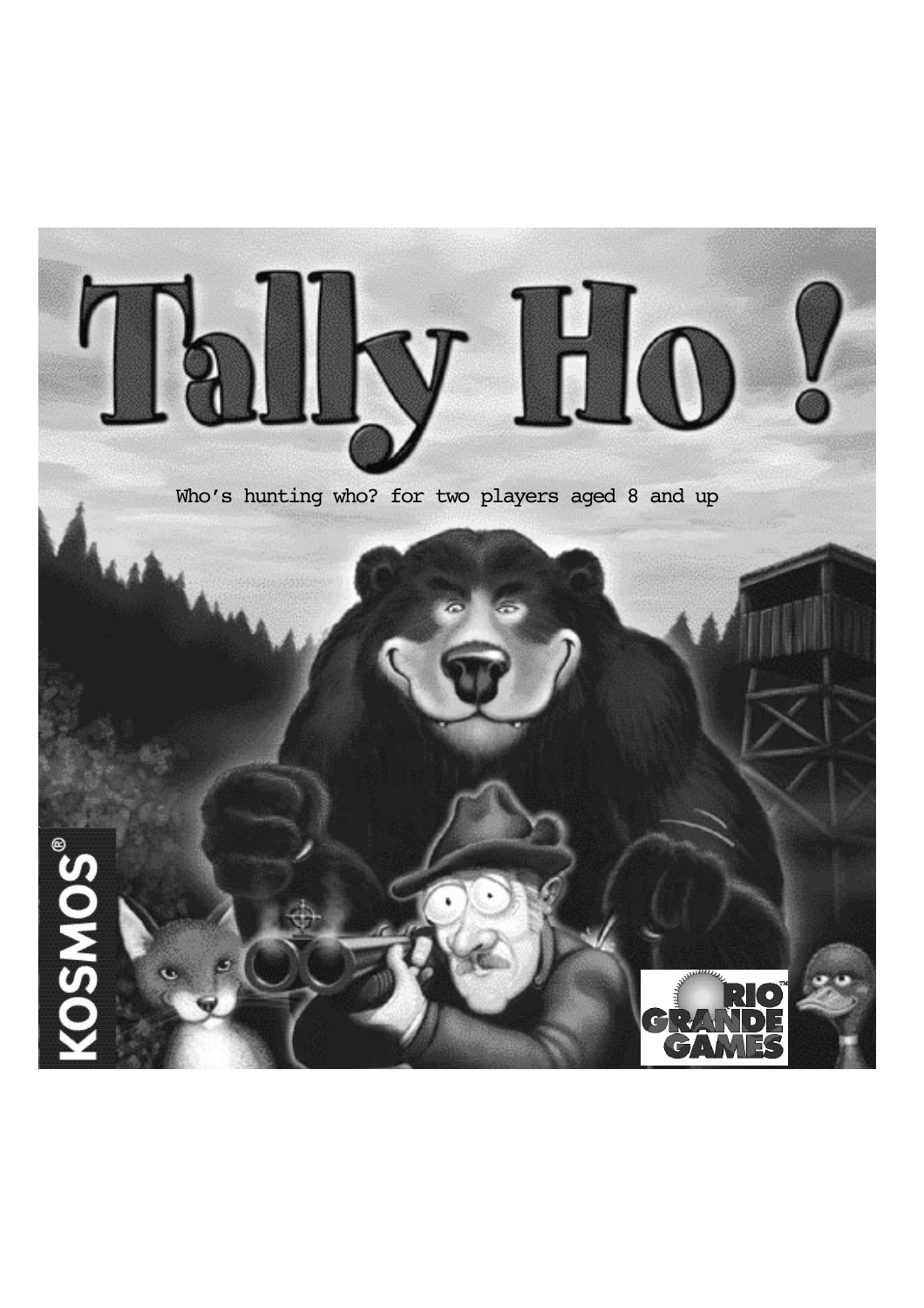## Overview

One player takes the role of the hunters and the lumberjacks; the other takes the role of the foxes and the bears. The hunters hunt the foxes and the bears, and the bears hunt the hunters and the lumberjacks. The hunters, bears, and foxes hunt the ducks and pheasants, while the lumberjacks "hunt" the trees. The tiles with all these figures begin the game face down on the board. During the game, the players will turn the tiles face up and move them from space to space on the board.

#### Goal

The player who bags the most game during the hunt is the winner.

### Contents

- 1 board
- 8 tiles with blue background: 2 bears and 6 foxes
- 10 tiles with brown background: 2 lumberjacks and 8 hunters
- 30 tiles with green background: 7 ducks, 8 x pheasants and 15 trees

## Preparation

- Place the board on the table between the two players.
- Shuffle the 48 tiles face down and place them face down on the board leaving the middle space on the board empty.
- The players decide who will play blue (bears and foxes) and who will play brown (hunters and lumberjacks).

The blue player begins and then the players alternate turns.

Playing the game On a player's turn, he does one of the following:

1. turn one face-down tile over or

2. move one face-up tile.

# 1. Turn one face down tile over

The player chooses any face down tile and turns it over. When turning a tile over, the player must turn it as shown in the picture below. The orientation of some tiles is important and must not be changed by the players as they are turned over.



2. Move one face up tile

The following rules applies to all moves:

- Brown tiles may only be moved by the brown player.
- Blue tiles may only be moved by the blue player.
- Green duck and pheasant tiles may be moved by either player.
- Green tree tiles may not be moved by either player.
- A tile may only be moved orthogonally and through empty spaces.
- A bear may only be moved one space on a player's turn.
- A lumberjack may only be moved one s a player's turn.